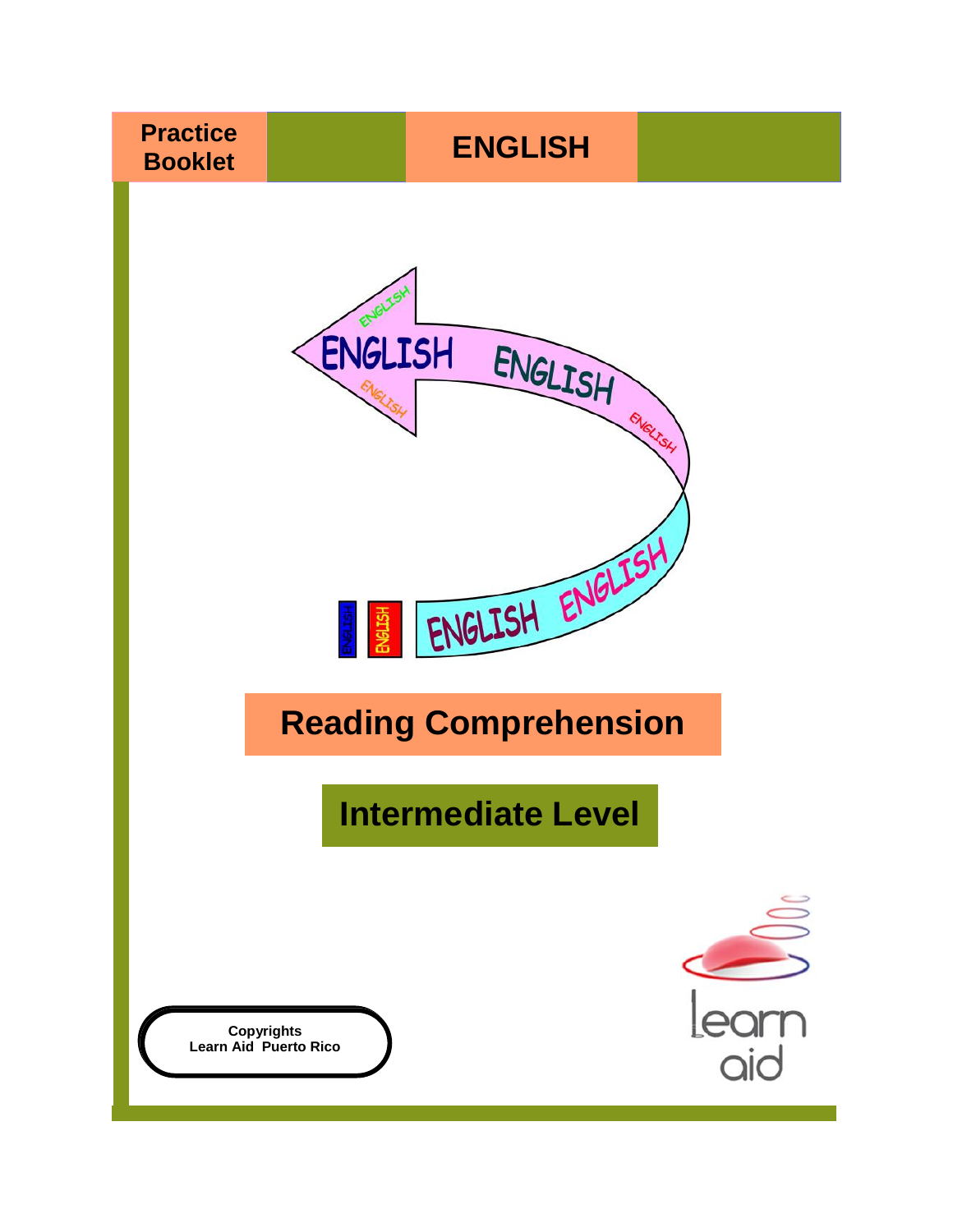#### **ENGLISH COMPREHENSION TESTS**

All the Learn Aid tests front pages have been carefully designed with various purposes in mind, being the primary to identify the booklet easily. Each test area: Non Verbal, Spanish, English and Math have a colorful logo which anticipates its content. The page frame change its color according to the level the test belongs to. Also, to maintain an inventory control, each booklet is codified with the Tester's assigned numbers. The student is asked to write the number of the booklet using in the Answering Sheet.

The Reading Comprehension Test covers the basic reading skills the students need to master, according to the Puerto Rico Department of Education Core Standards and the English series mainly used by our private schools. These are the literal comprehension skills: identifying the main idea, remembering details and sequencing and the inferential comprehension skills: cause and effect and inferences. Also, it includes the vocabulary skills: identifying meaning of words within its context clues, synonyms and antonyms.

In this Practice Booklet we present samples of the questions used to demonstrate understanding of what is read. In pages #2 and #3 we present the instructions as they come in the student's tests. Also, you may practice the three type of literary forms used in our tests: a Story, a Poem and an Essay appropriate for Elementary School students. Each, has eight multiple answer questions, one for each skill. On pages #14, #15 and #16 you have a sample of the Answering Sheet designed for the students so they may practice filling the bubbles. On page #17 is the answer's key and the skill tested in each question.

The size of the print also is kept in a comfortable size for the students and reduces depending on the level. Also, the length and difficulty of the texts as well as the questions grows with the level. Each test is revised annually as well as the norms that classifies the results in high proficient, proficient and low proficient.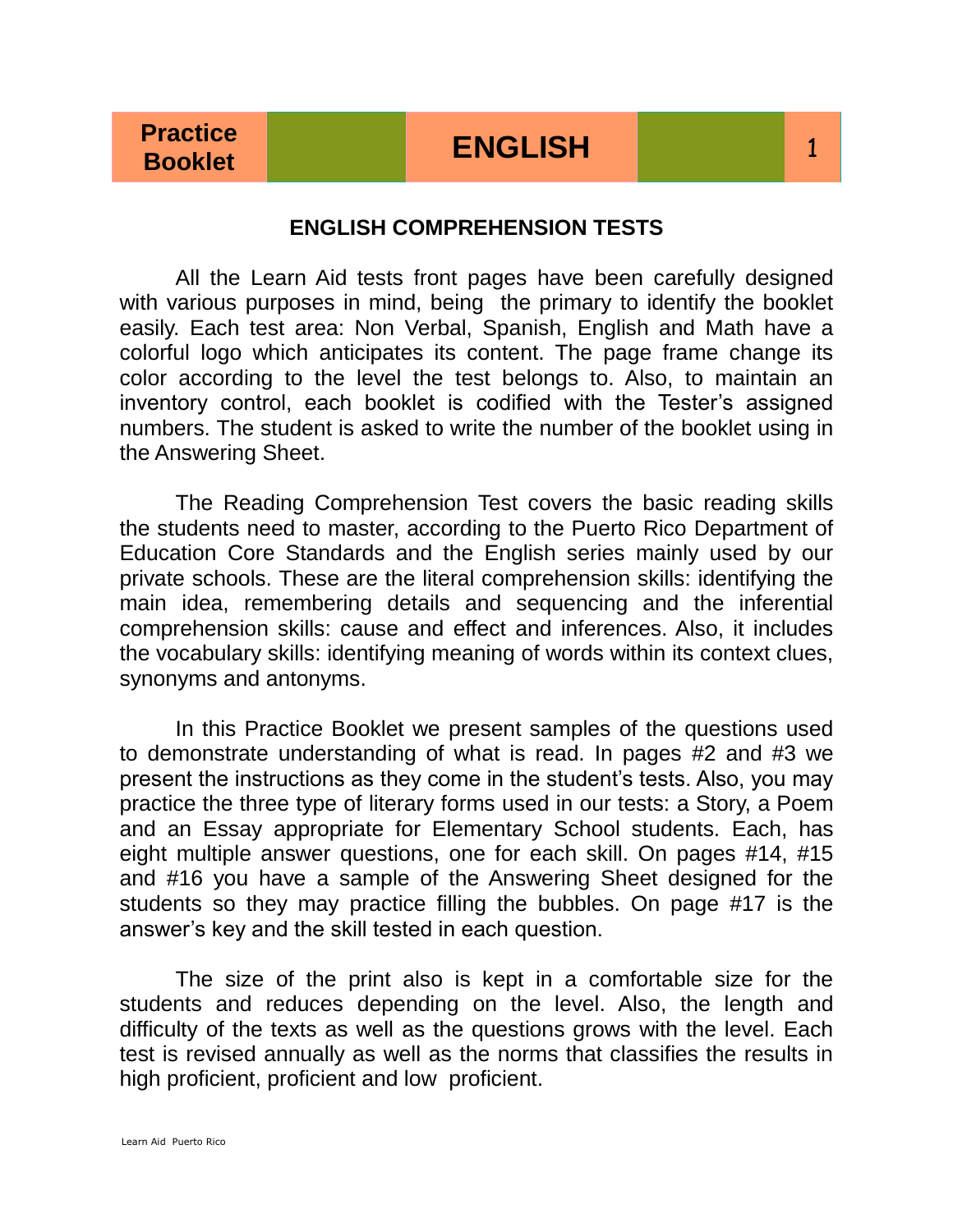# English

Listen and follow the instructions.

Important…

Do no write in this booklet.

Mark all your answers filling the bubbles on your answering paper.

When you see the  $\left\{\frac{\text{stop}}{\text{stop}}\right\}$  wait for more instructions. When you see the  $\sim$  you can continue working.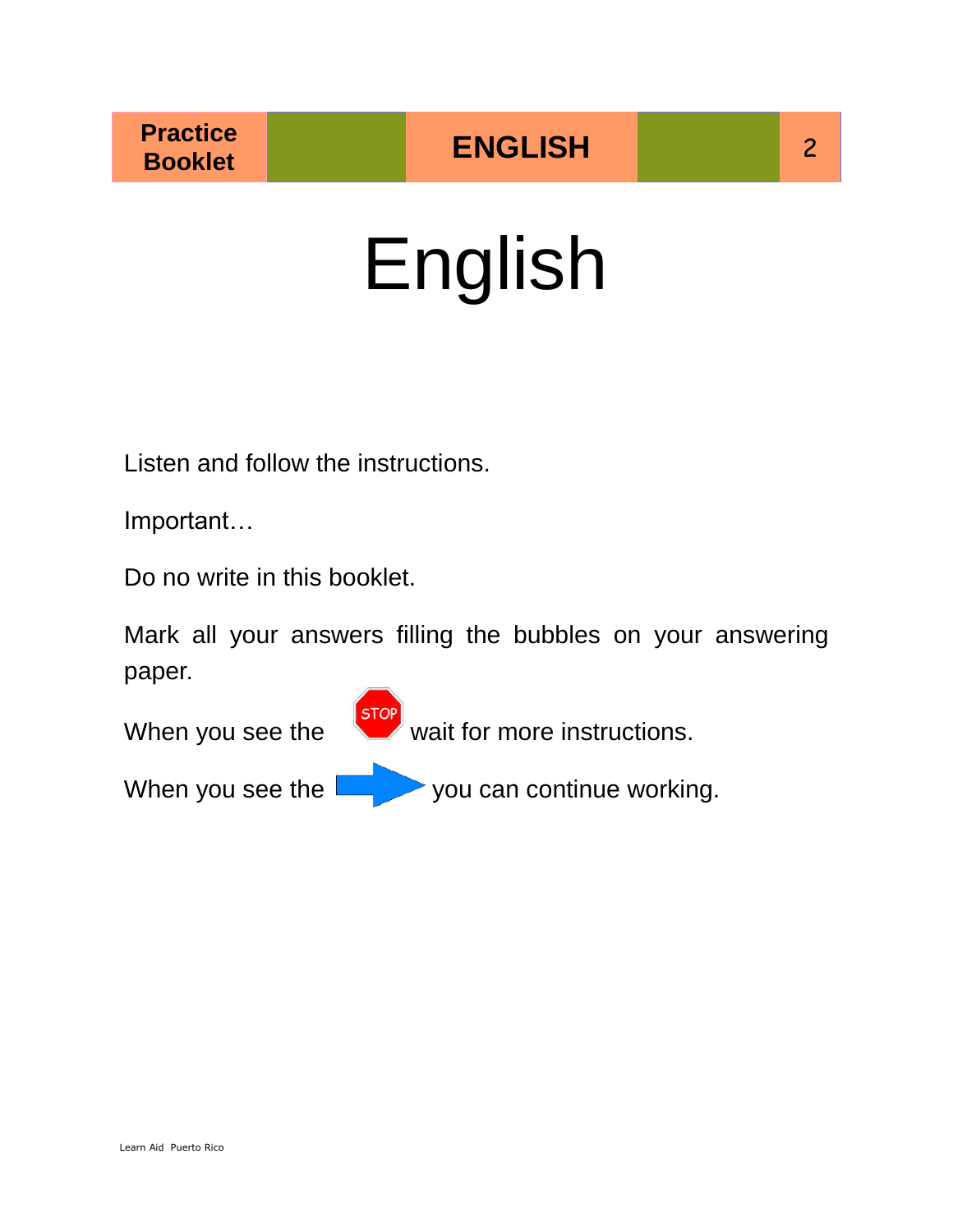#### **Instructions:**

- 1. In this booklet you will find three parts: a story, a poem and an essay.
- 2. Read each selection and answer the exercises that follow.
- 3. On your answering paper, darken the bubble of the letter that corresponds to the best answer.
- 4. You can return to read again if you find it necessary.

Example:

When Julio started running he felt tired and thought he couldn't finish the race. At the end, he was happy he had trained so hard and could enjoy his second place medal.

- 1) Julio was a  $\frac{1}{\sqrt{1-\frac{1}{c^2}}}$ .
	- **A. runner** B. basketball player C. swimmer D. baseball player

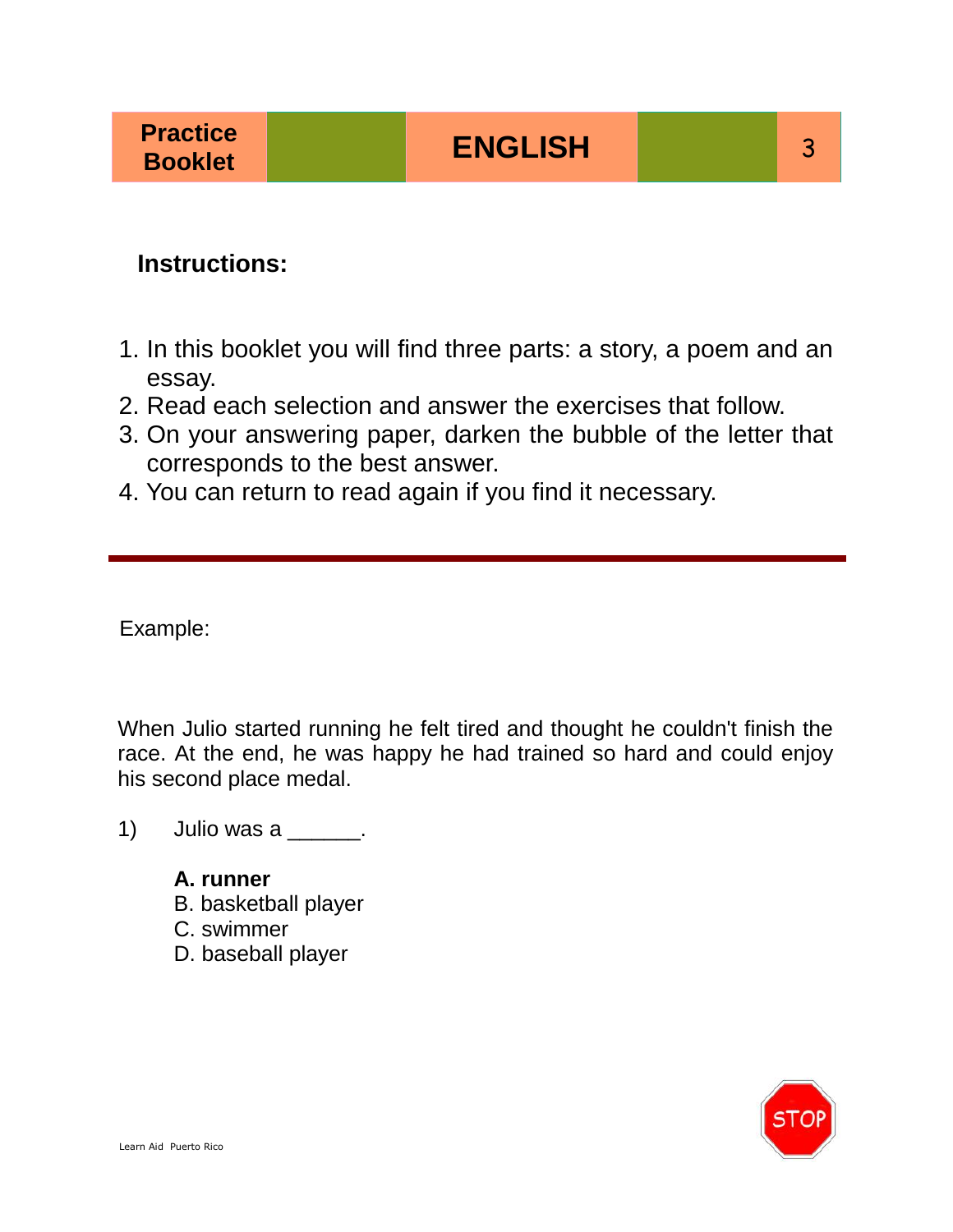### **Booklet ENGLISH** 4

#### **Part I - A Story**

 Grasshopper and Toad appeared to be good friends. People always saw them together. Yet they had never dined at each other's houses. One day Toad said to Grasshopper, "Dear friend, tomorrow come and **dine** at my house. My wife and I will prepare a special meal. We will eat it together."

The next day Grasshopper arrived at Toad's house. Before sitting down to eat, Toad washed his forelegs, and invited Grasshopper to do the same. Grasshopper did so, and it made a loud noise.

"Friend Grasshopper, can't you leave your chirping behind. I cannot eat with such a noise," said Toad.

Grasshopper tried to eat without rubbing his forelegs together, but it was impossible. Each time he gave a **chirp**, Toad complained and asked him to be quiet. Grasshopper was angry and could not eat. Finally, he said to Toad: "I invite you to my house for dinner, tomorrow."

The next day, Toad arrived at Grasshopper's home. As soon as the meal was ready, Grasshopper washed his forelegs, and invited Toad to do the same. Toad did so, and then hopped toward the food.

"You had better go back and wash again," said Grasshopper. "All that hopping in the dirt has made your forelegs dirty again."

Toad hopped back to the water jar, washed again, then hopped back to the table, and was ready to reach out for some food from one of the platters when Grasshopper stopped him: "Please don't put your dirty paws into the food. Go and wash them again."

Toad was furious. "You just don't want me to eat with you!" he cried. "You know very well that I must use my paws and forelegs in hopping about. I cannot help it if they get a bit dirty between the water jar and the table."

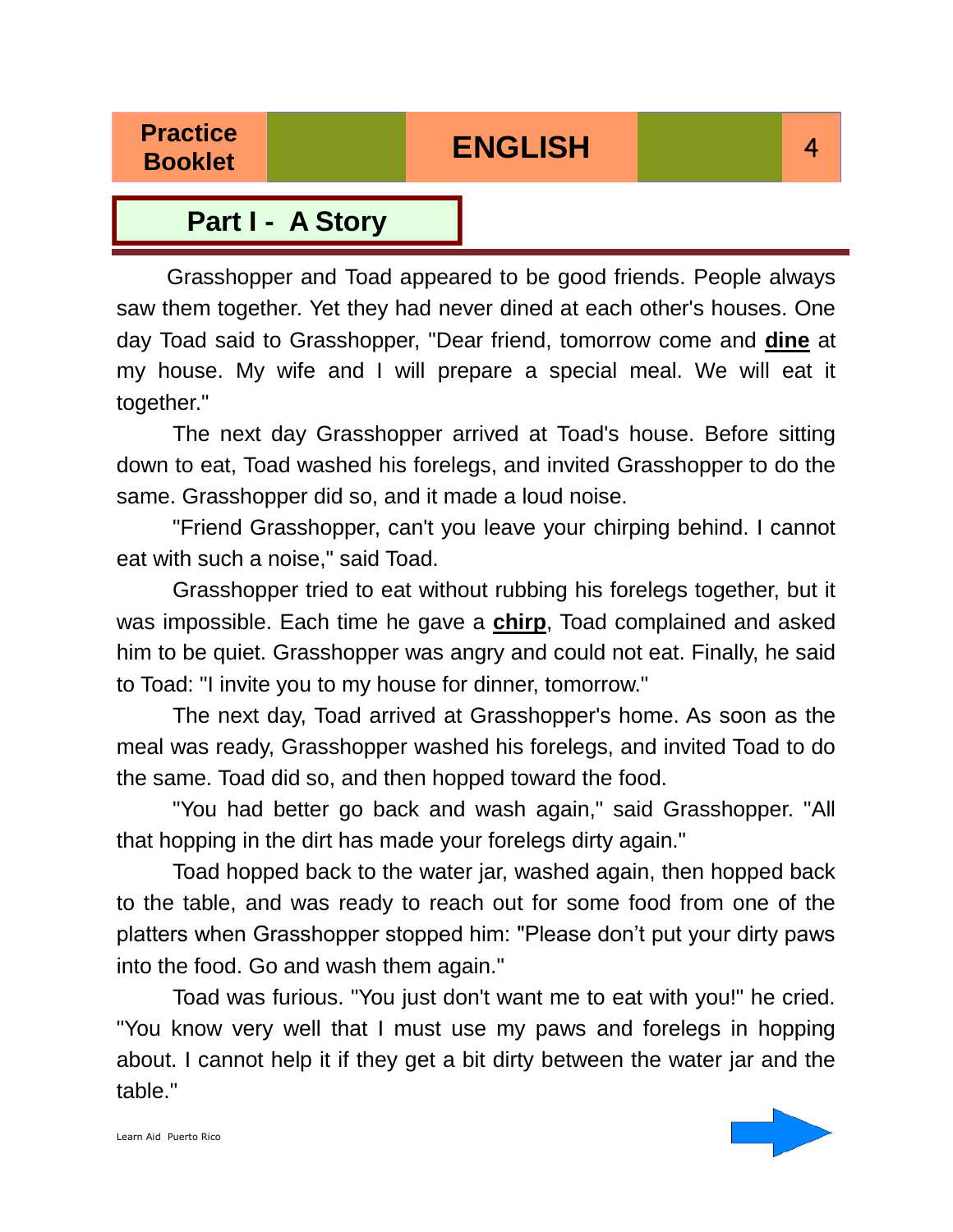### **Practice Booklet** 5<br>**Booklet** 5

 Grasshopper responded, "You are the one who started it yesterday. You know I cannot rub my forelegs together without making a noise." From then on, they were no longer friends.

*Moral: If you wish to have true friendship with someone, learn to accept each other's faults, as well as each other's good qualities.* 

1) Which title might the author give this story?

- A. A Grasshopper and a Toad
- B. A Noisy Grasshopper
- C. True Friendship
- D. The Cranky Toad

2) Who will prepare a special meal?

- A. Grasshopper and his wife
- B. Toad and his wife
- C. Toad by himself
- D. Grasshopper by himself
- 3) Toad washed his paws and forelegs because \_\_\_\_\_.
	- A. he was hungry
	- B. they were injured
	- C. he was anxious
	- D. they got dirty

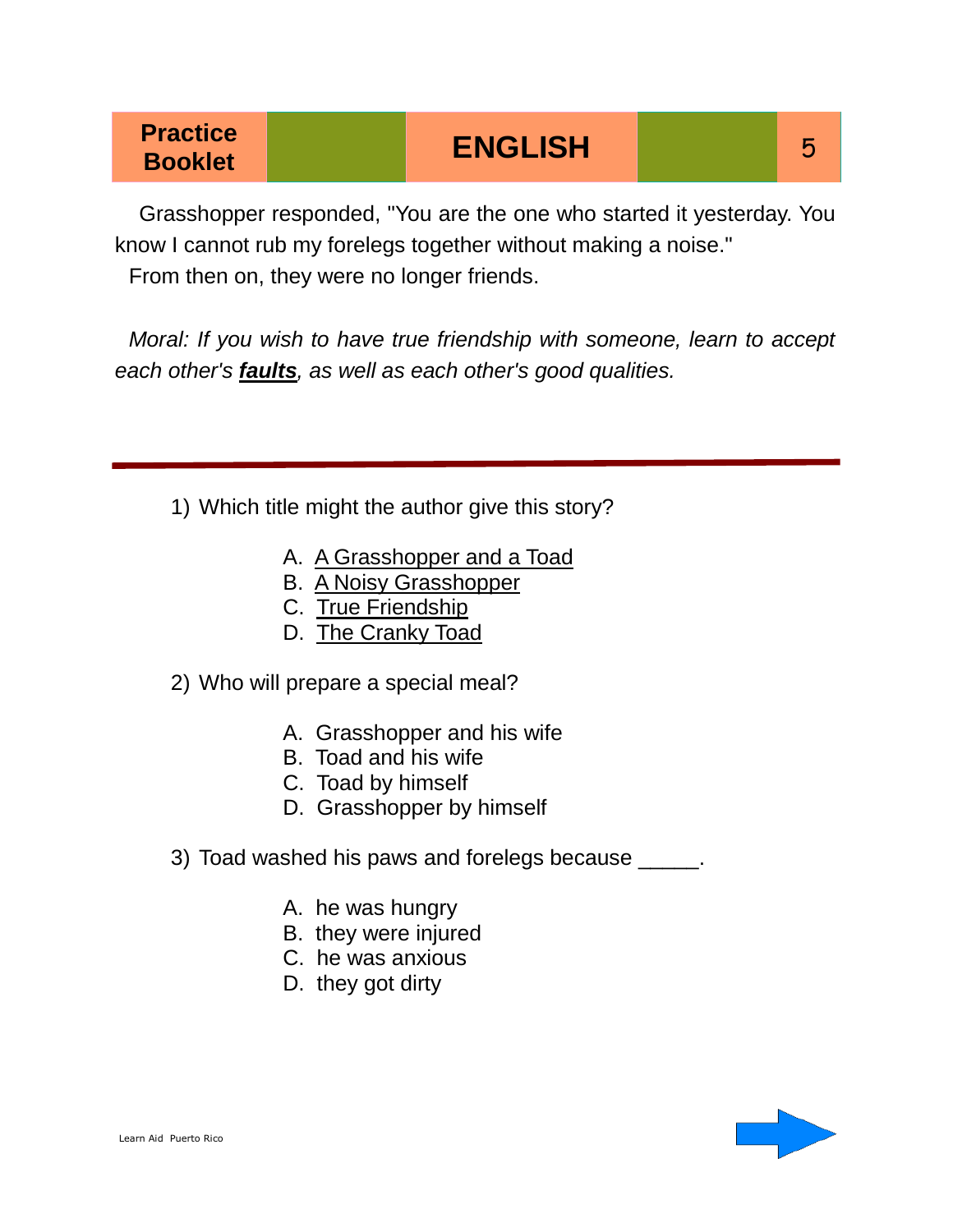- 4) The word **chirp** in the forth paragraph means the same as  $\qquad \qquad$ .
	- A. tweet
	- B. silent
	- C. breathe
	- D. wisper
- 5) Grasshopper and Toad might be friends because \_\_\_\_\_.
	- A. both of them are neighbors
	- B. both of them eat insects
	- C. they protect each other
	- D. they search together
- 6) What happened after Grasshopper rubbed his forelegs together?
	- A. He hopped back.
	- B. He got furious.
	- C. He gave a chirp.
	- D. He began to eat.
- 7) The word **dine** in the first paragraph refers to the act of \_\_\_\_\_.
	- A. consuming
	- B. treating
	- C. abstaining
	- D. lodging
- 8) The word **faults** in the last paragraph means the opposite of \_\_\_\_\_.
	- A. weakness
	- B. defects
	- C. offenses
	- D. strengths

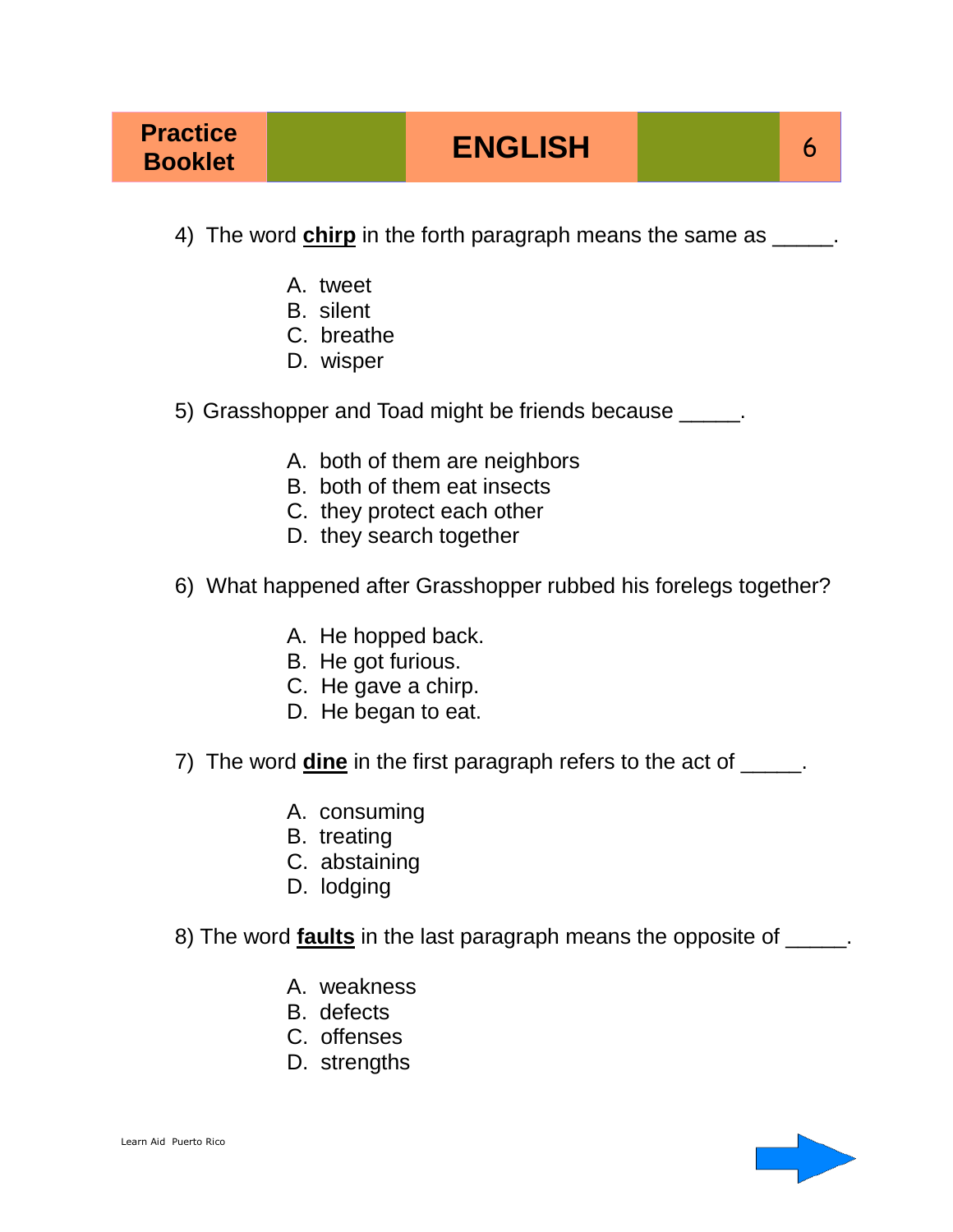#### **Part II - A Poem**

As round their dying father's bed His sons attend, the peasant said: "Children, deep hid from **prying** eyes, A treasure in my vineyard lies; When you have laid me in the grave, Dig, search-and your reward you'll have." "Father," cries one, "but where's the spot?" He sighs! he sinks! he answers not. The tedious burial service over, Home go his sons, and straight explore Each corner of the vineyard round, Dig up, beat, break, and sift the ground; Yet though to search so well inclined, Nor gold, nor treasure could they find; But when the autumn next drew near, A double vintage **crowned** the year. "Now," quoth the peasant's wisest son, "Our father's legacy is known, In yon rich purple grapes 'tis seen, Which, but for digging, never had been. Then let us all reflect with pleasure. That **labour** is the source of treasure."

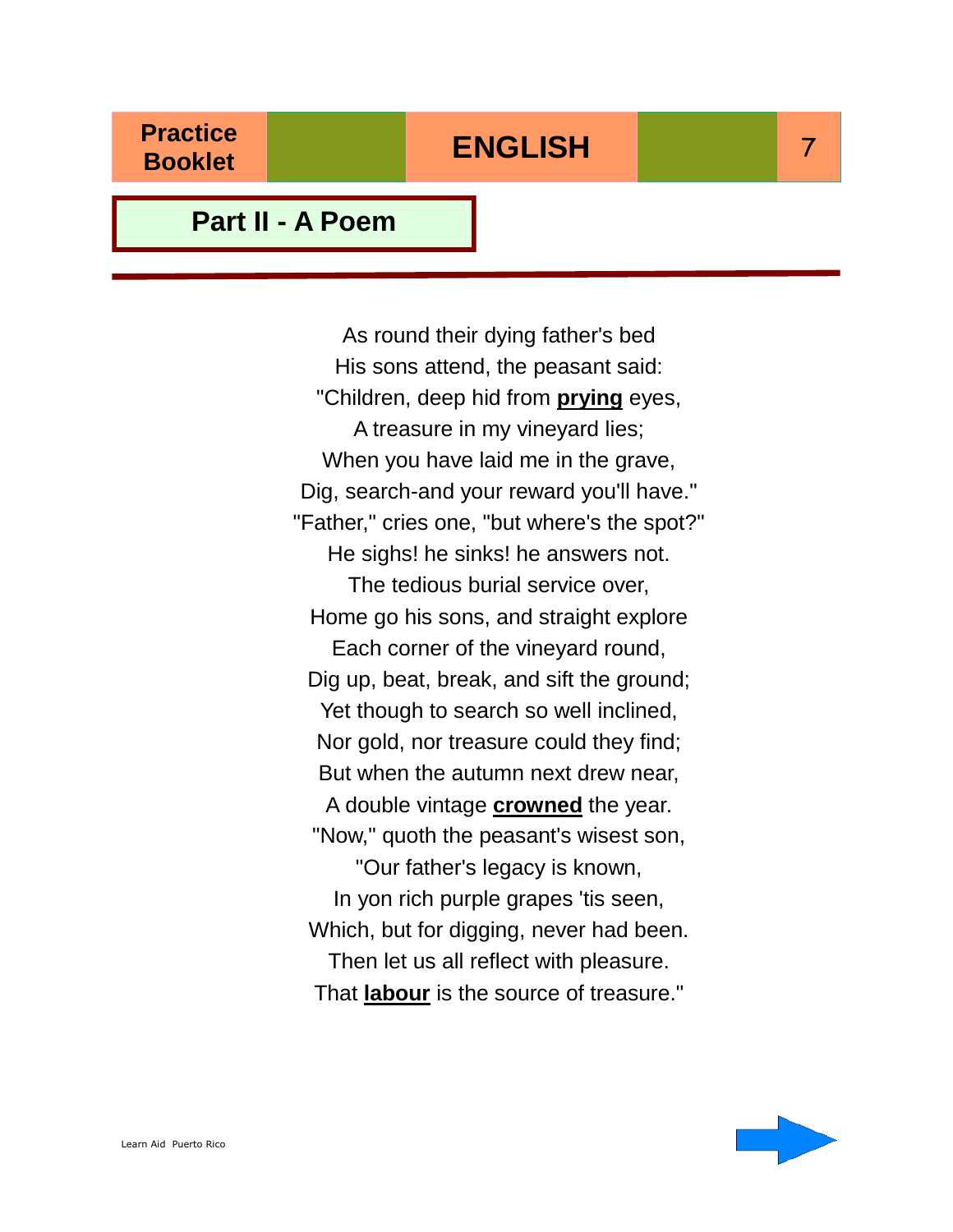- 9) The main idea of the poem is a \_\_\_\_\_.
	- A. father's legacy
	- B. treasure
	- C. vine yard
	- D. dying father
- 10) What color were the grapes?
	- A. green
	- B. purple
	- C. red
	- D. white
- 11) The father said "when you have laid me in the grave" because he  $\_\_\_\_\$ .
	- A. knew he was about to dye
	- B. desired to rest a while
	- C. had hidden a treasure
	- D. knew autumn was near
- 12) The word **prying** in line three means the same as \_\_\_\_\_.
	- A. ignoring
	- B. crying
	- C. neglecting
	- D. wondering
- 13) By what the autor mentions, the survivors should be \_\_\_\_\_.
	- A. humble
	- B. unhealthy
	- C. wealthy
	- D. scared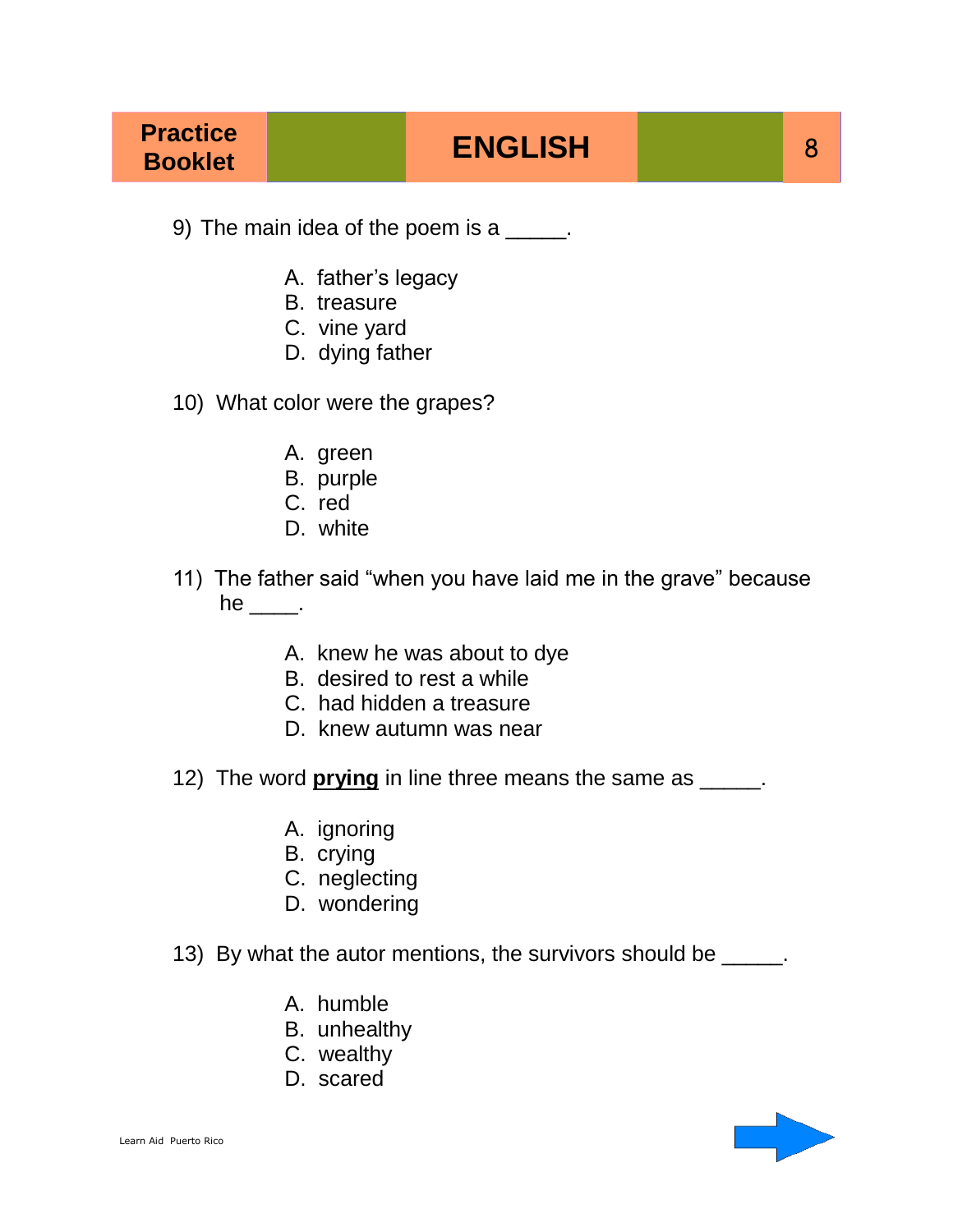### **Booklet ENGLISH**

- 14) Of the following details cited in the poem, the second that is mentioned is \_\_\_\_\_\_.
	- A. rich purple grapes
	- B. nor gold, nor treasure
	- C. the tedious burial service
	- D. the source of treasure
- 15) The word **crowned** in the sixteenth line refers to \_\_\_\_\_.
	- A. unsettled
	- B. prevented
	- C. changed
	- D. rewarded
- 16) The word **labour** in the last line means the opposite

of  $\qquad$ .

- A. activity
- B. operation
- C. laziness
- D. industry

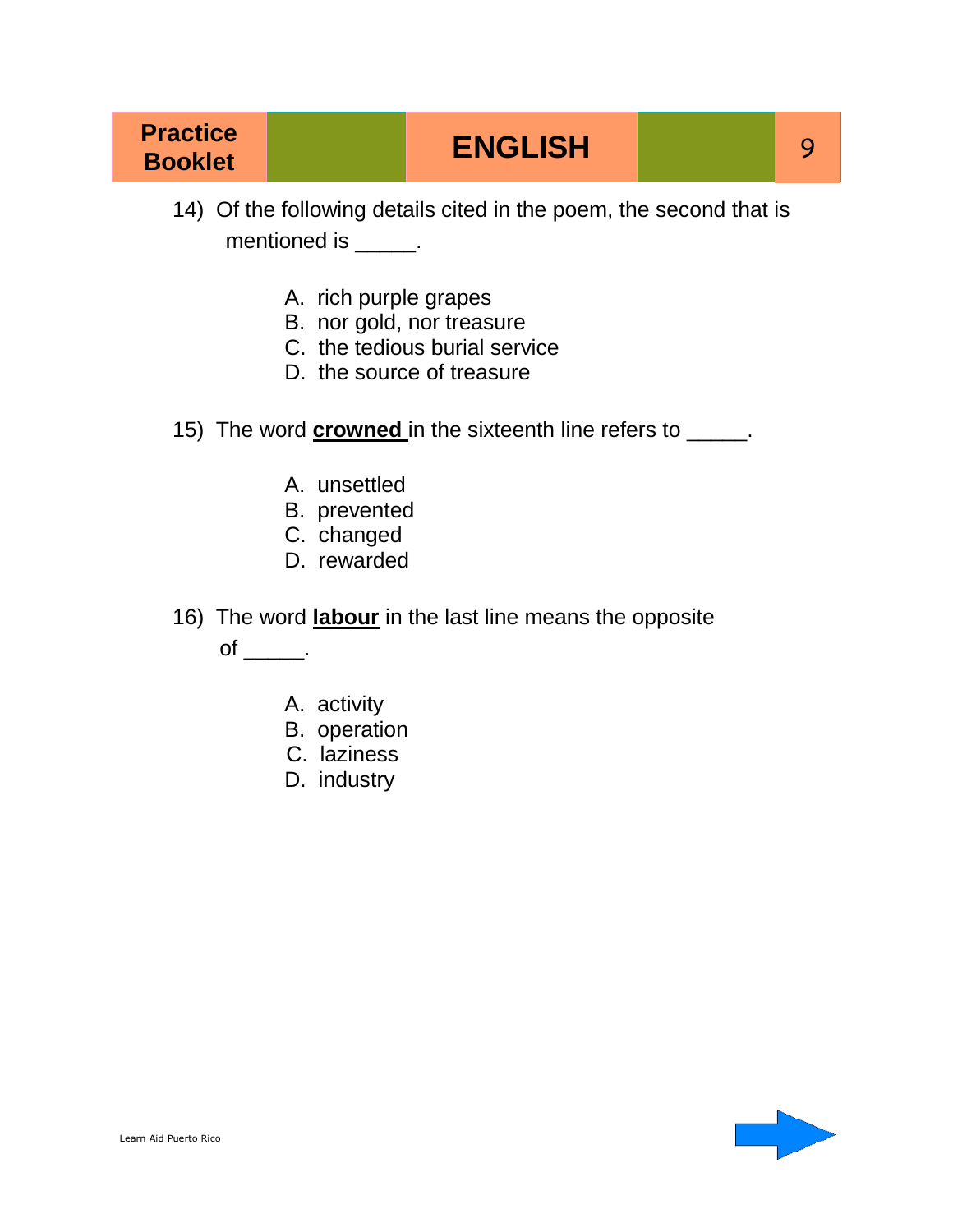**Part III - An Essay**

Greek Mythology will always be culturally relevant in our world. There is a great deal of Greek mythology symbolism of Greek gods in today's society. Greek mythology will remain compatible to the ideas of society. Many aspects of our culture involve and began from Greek myths. The solar system is, for the most part, also named after Greek gods, "with the exception of Earth, all of the planets in our solar system have names from Greek or Roman mythology" (Starchild NASA 1). There is also much symbolism of Greek gods and mythology in today's society. Greek mythology is greatly reflected in advertising. Several examples are Nike, the goddess of victory, and the very popular sports company, Nike. Another popular advertisement is for the FTD flower delivery company. Their logo includes Hermes or Mercury, the messenger of the gods with winged feet. Apollo, the god of music, has a famous music hall in New York named after him, the Apollo Theater. There is also a magazine of the arts called Daedalus. Greek mythology is relatable to humans. Many of the heroes in Greek mythology are on a **quest** for truth. In today's society, **humans** are still looking for truthful answers to their many questions. Myths explain things the people are believed to not understand. Creation stories in Greek mythology tell of how everything came to be, in their opinion. Many Creation stories include a flood story, which leads Christians to have greater **faith** that it occurred. It is also important to study Greek mythology because it is part of history. There can be a lot learned about the Greek culture. Greek mythology will always be relevant and relatable to the people in this world.

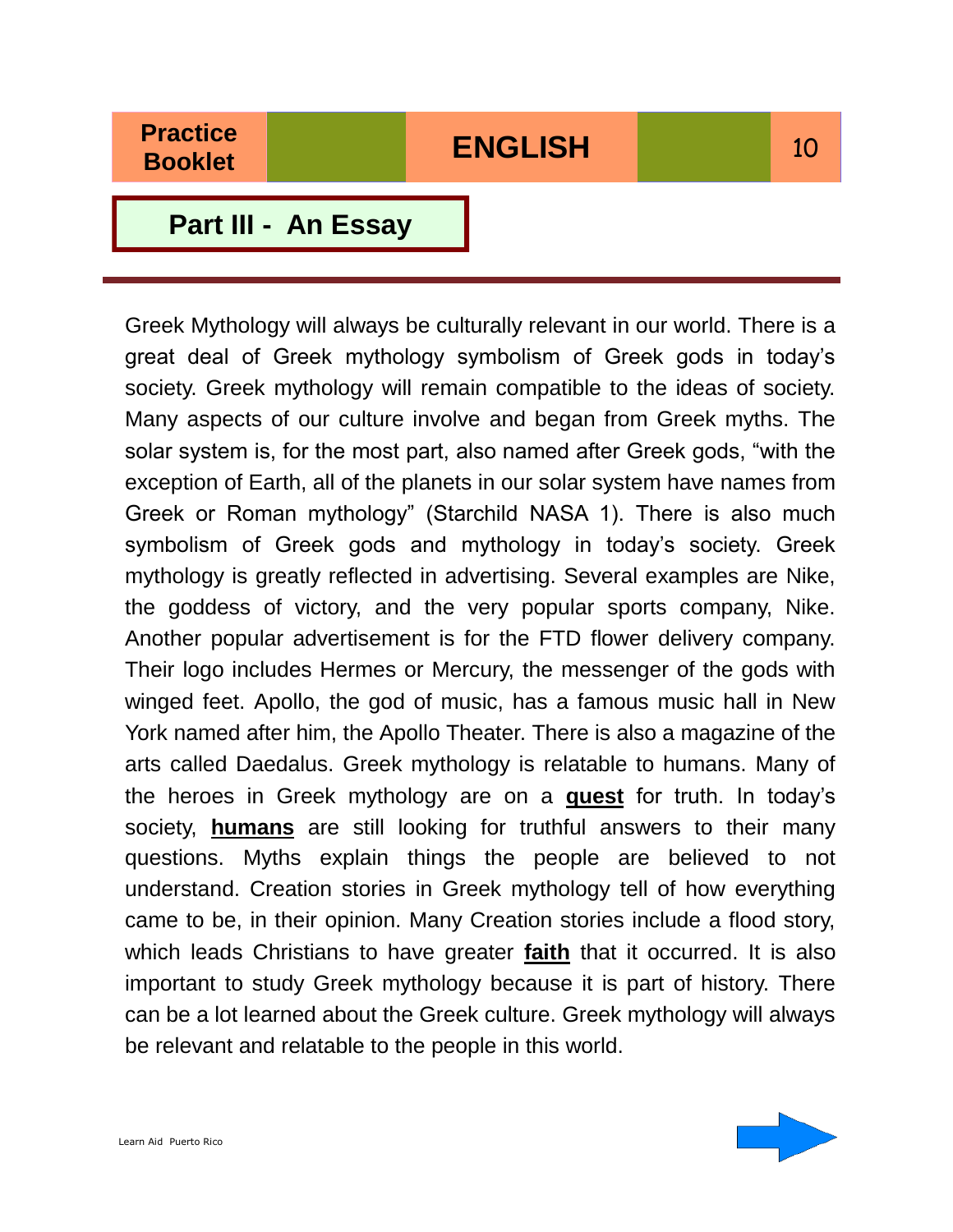17) This selection is mostly about Greek \_\_\_\_\_.

- A. culture
- B. mythology
- C. gods
- D. symbolism
- 18) Greek methology is greatly reflected in Fig.
	- A. the solar system
	- B. the Greek culture
	- C. today's advertising
	- D. much symbolisim
- 19) It is important to study Greek mythology because it is \_\_\_\_\_.
	- A. related to advertising
	- B. reflected in our present
	- C. part of the world's history
	- D. relevant to human behavior
- 20) The word **quest** in the essay means \_\_\_\_\_.
	- A. retreat
	- B. travel
	- C. search
	- D. escape
- 21) When the autor mentions "there can be alot learned" he infers that people should \_\_\_\_\_\_.
	- A. read and analyze the Greek culture
	- B. imitate and behave like the Greeks
	- C. be aware of the Greek's philosophy
	- D. respect the beliefs of the Greek culture

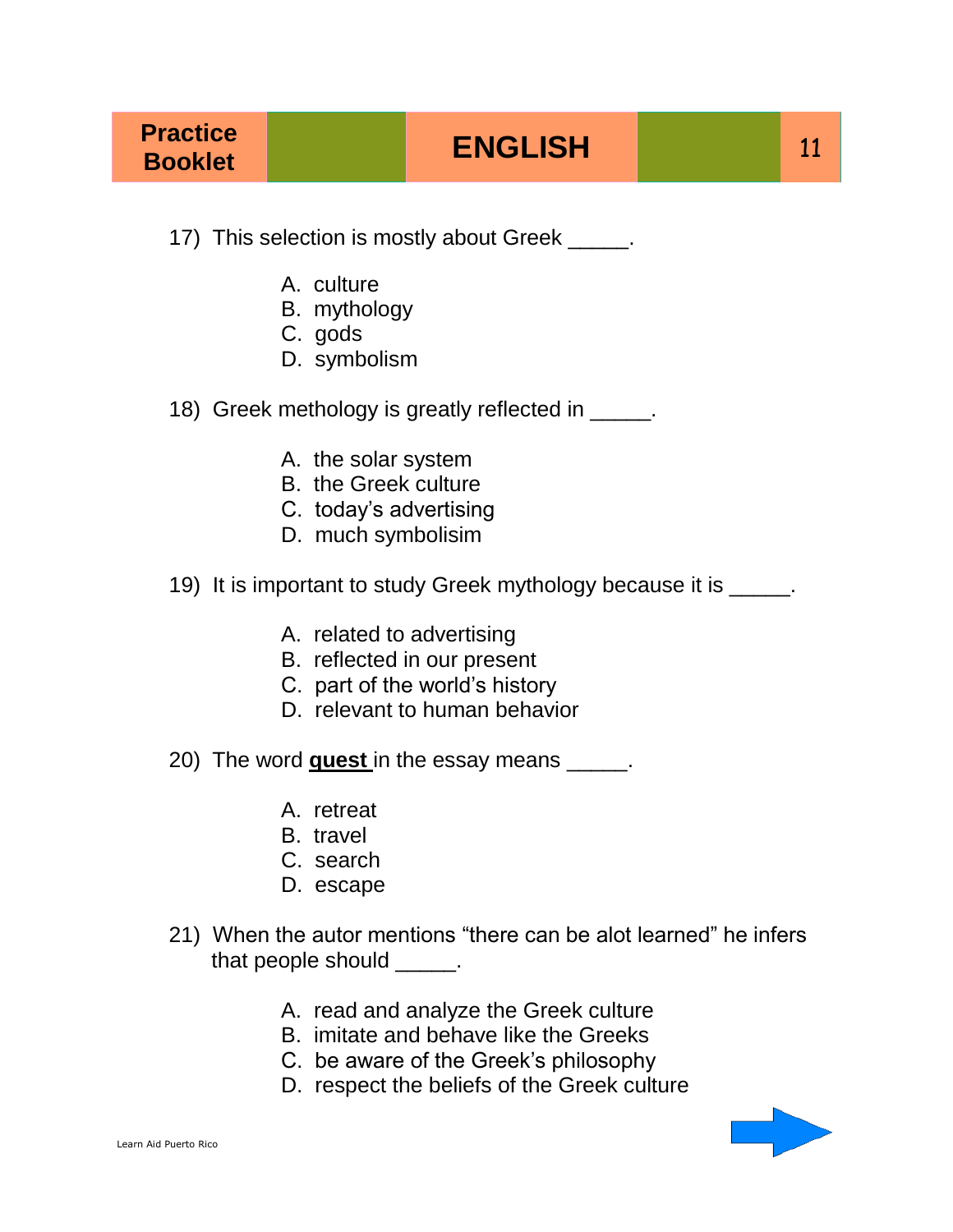22) The essay mentions Mercury before mentioning \_\_\_\_\_.

- A. Apollo
- B. Starchild
- C. Daedalus
- D. Roman
- 23) The word **faith** in the essay refers to \_\_\_\_\_.
	- A. suspicion
	- B. disbelief
	- C. rejection
	- D. conviction
- 24) The word **humans** in the essay means the opposite of
	- A. animals

 $\overline{\phantom{a}}$  ,  $\overline{\phantom{a}}$  ,  $\overline{\phantom{a}}$  ,  $\overline{\phantom{a}}$  ,  $\overline{\phantom{a}}$  ,  $\overline{\phantom{a}}$  ,  $\overline{\phantom{a}}$  ,  $\overline{\phantom{a}}$  ,  $\overline{\phantom{a}}$  ,  $\overline{\phantom{a}}$  ,  $\overline{\phantom{a}}$  ,  $\overline{\phantom{a}}$  ,  $\overline{\phantom{a}}$  ,  $\overline{\phantom{a}}$  ,  $\overline{\phantom{a}}$  ,  $\overline{\phantom{a}}$ 

- B. immortals
- C. persons
- D. individuals

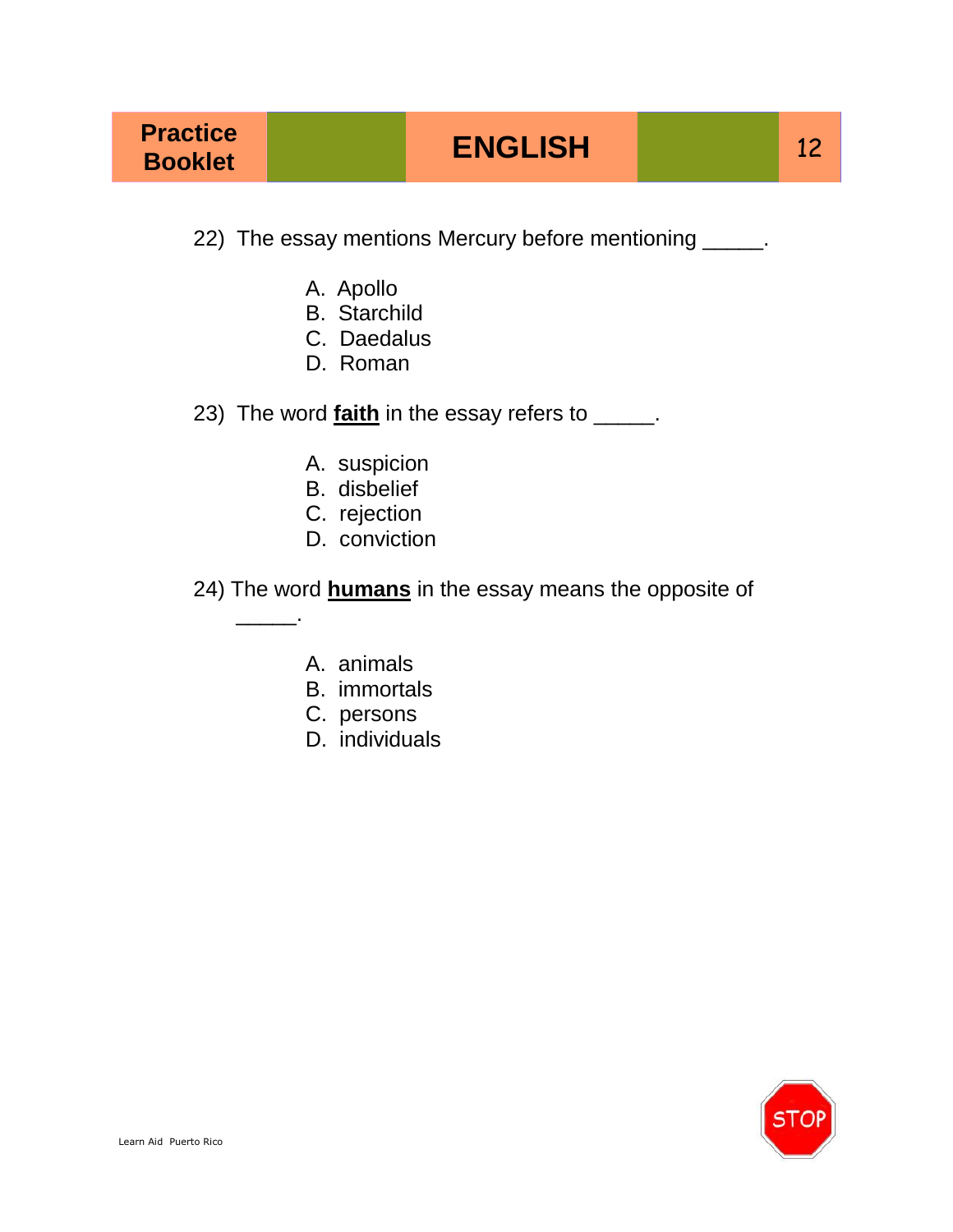Be sure that you did not mark this booklet, before closing it.

# Put your head down, be silent and wait for new instructions.

# THANK YOU!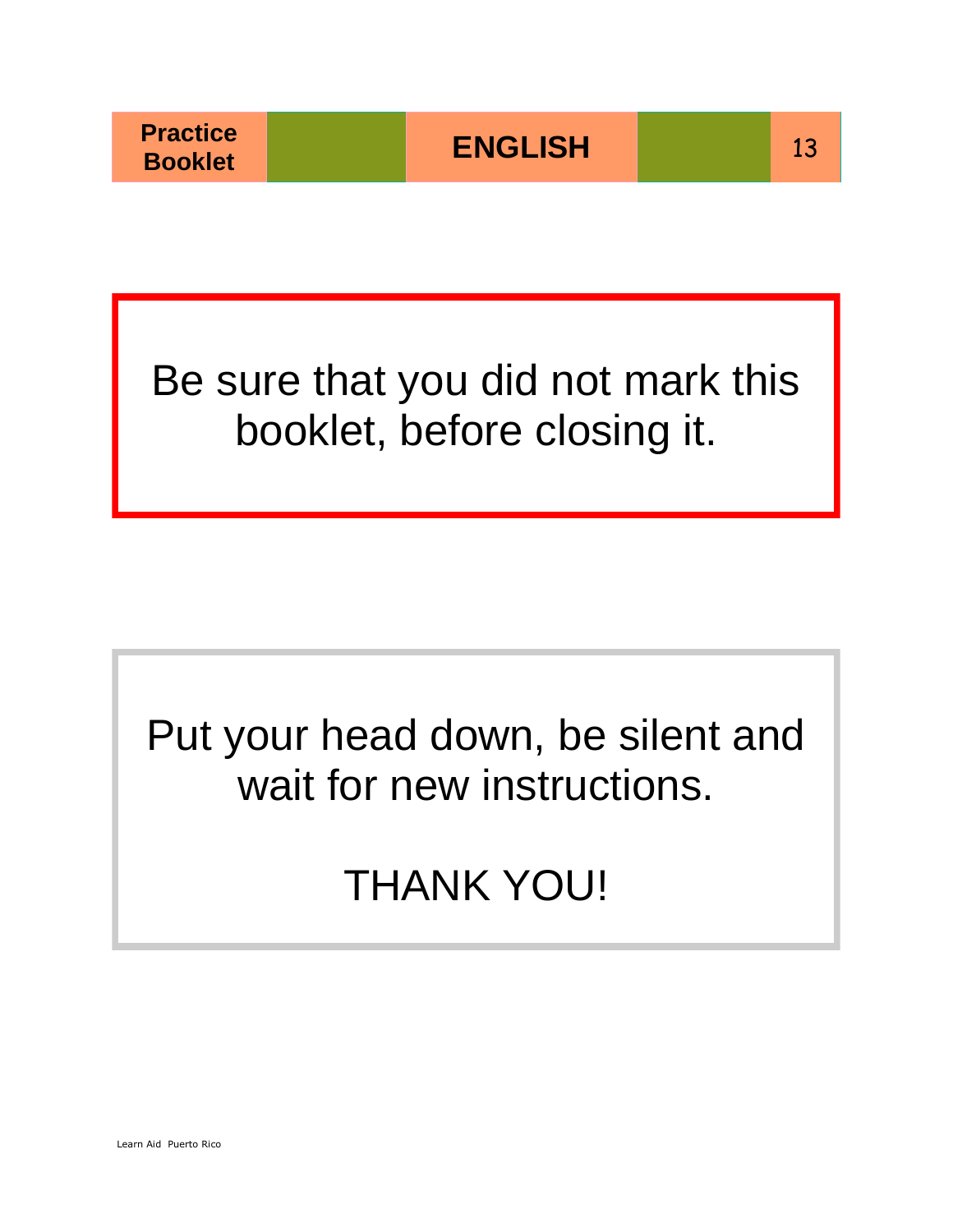**Booklet ENGLISH** 14

|    |                      |                                     |    |     |                            |                        |         | <b>ENGLISH</b> |     |               |                        |                   |    |     |                            |                   |           |
|----|----------------------|-------------------------------------|----|-----|----------------------------|------------------------|---------|----------------|-----|---------------|------------------------|-------------------|----|-----|----------------------------|-------------------|-----------|
|    | <b>EJEMPLO</b>       |                                     |    |     |                            |                        |         |                |     |               |                        |                   |    |     |                            |                   |           |
|    | $\odot$<br>(A)       | $\odot$<br>$\odot$                  |    |     |                            |                        |         |                |     |               |                        |                   |    |     |                            | #                 |           |
| л  | (B)<br>(A)           | $\circ$<br>$\circ$                  | 16 | (A) | (B)                        | $\circ$                | $\circ$ | 31             | (A) | (B)           | $\circ$                | $(\circ)$         | 46 | (A) | $\circ$                    | $\left( c\right)$ | $\circ$   |
| 2  | (B)<br>(A)           | $\circ$<br>$\circ$                  | 17 | (A) | $(\mathbf{B})$             | $\left( \circ \right)$ | $\circ$ | 32             | (A) | $\circled{B}$ | $\circ$                | $\circ$           | 47 | (A) | $\left( \mathbf{B}\right)$ | (c)               | $\circ$   |
| З  | (B)<br>(A)           | $\circ$<br>(c)                      | 18 | (A) | (B)                        | (c)                    | $\circ$ | 33             | (A) | ®)            | $\left( c\right)$      | (D)               | 48 | (A) | (B)                        | $\left($ c        | $\circ$   |
| 4  | (B)<br>(A)           | $\circ$<br>$\left( c\right)$        | 19 | (A) | (B)                        | $\left( c\right)$      | $\circ$ | 34             | (A) | $\circ$       | $\circ$                | $\circ$           | 49 | (A) | (B)                        | (c)               | (D)       |
| 5  | $\circled{B}$<br>(A) | $\circ$<br>$\circ$                  | 20 | (A) | $(B)$                      | $\circ$                | $\circ$ | 35             | (A) | (B)           | (c)                    | $\circ$           | 50 | (A) | $\left( \mathbf{B}\right)$ | (c)               | $(\circ)$ |
| 6  | (B)<br>(A)           | $\left( c\right)$<br>$\circ$        | 21 | (A) | (B)                        | (c)                    | $\circ$ | 36             | (A) | (B)           | $\left( \circ \right)$ | $\circ$           | 51 | (A) | $(\mathbf{B})$             | (c)               | $\circ$   |
| 7  | (B)<br>(A)           | $\circ$<br>$\circ$                  | 22 | (A) | (B)                        | (c)                    | (D)     | 37             | (A) | (B)           | (c)                    | (D)               | 52 | (A) | $\left( \mathbf{B}\right)$ | (c)               | $\circ$   |
| 8  | (B)<br>(A)           | $\circ$<br>$\circ$                  | 23 | (A) | $\left( \mathbf{B}\right)$ | (c)                    | $\circ$ | 38             | (A) | (B)           | $\left( c\right)$      | $\circ$           | 53 | (A) | (B)                        | $\left( c\right)$ | $\circ$   |
| 9  | (B)<br>(A)           | (c)<br>$\circ$                      | 24 | (A) | (B)                        | $\left( \circ \right)$ | $\circ$ | 39             | (A) | $\circledR$   | (c)                    | $\circ$           | 54 | (A) | (B)                        | (c)               | $\circ$   |
| 10 | (A)<br>(B)           | $\left( c\right)$<br>$\circ$        | 25 | (A) | (B)                        | $\left( 0\right)$      | $\circ$ | 40             | (A) | $\circledR$   | $\left( c\right)$      | $\circ$           | 55 | (A) | (B)                        | $\left( c\right)$ | $\circ$   |
| 11 | $\circ$<br>(A)       | $\left( c\right)$<br>$\circledcirc$ | 26 | (A) | (B)                        | (c)                    | $\circ$ | 41             | (A) | (B)           | (c)                    | (D)               | 56 | (A) | (B)                        | (c)               | $\circ$   |
| 12 | $\circ$<br>(A)       | $\circ$<br>$\circ$                  | 27 | (A) | (B)                        | $\circ$                | $\odot$ | 42             | (A) | (B)           | (c)                    | $\left( 0\right)$ | 57 | (A) | (B)                        | (c)               | $\circ$   |
| 13 | (B)<br>(A)           | $\left( \circ \right)$<br>(D)       | 28 | (A) | (B)                        | C)                     | $\circ$ | 43             | (A) | (B)           | $\left( \circ \right)$ | $(\mathsf{D})$    | 58 | (A) | (B)                        | $\circ$           | $\circ$   |
| 14 | (B)<br>(A)           | $\left( c\right)$<br>$(\Box)$       | 29 | (A) | (B)                        | $^{(c)}$               | $\circ$ | 44             | (A) | $\circ$       | $\left( \circ \right)$ | $\circ$           | 59 | (A) | (B)                        | (c)               | (D)       |
| 15 | (B)<br>(A)           | (c)<br>$(\Omega)$                   | 30 | (A) | (B)                        | (c)                    | (D)     | 45             | (A) | (B)           | $\circ$                | $(\circ)$         | 60 | (A) | (B)                        | $\left( c\right)$ | $\circ$   |



**USO INTERNO** PÁGINA 4 **DERECHOS RESERVADOS © 2010<br>LEARN AID OF PUERTO RICO INC.**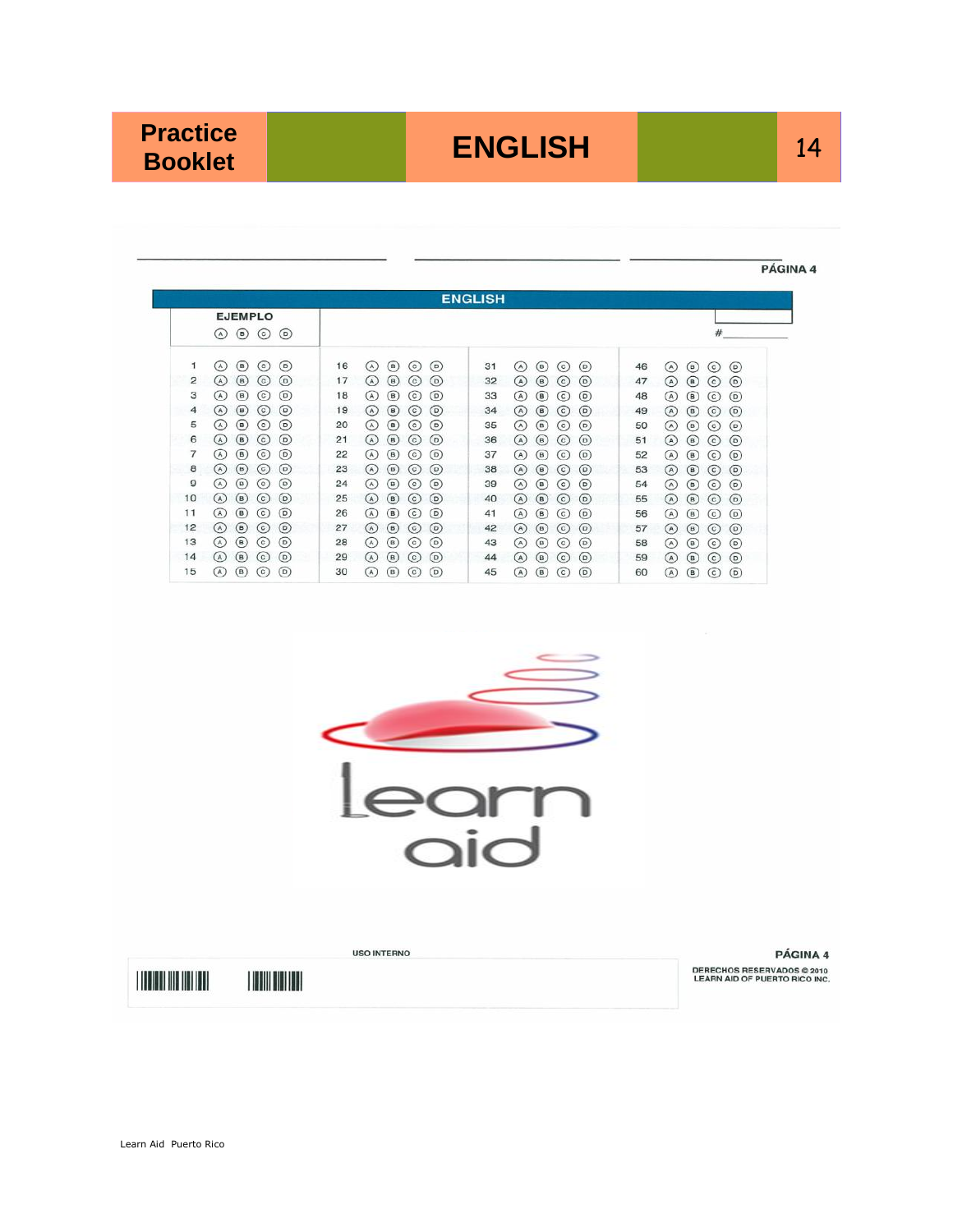### **ENGLISH** 15

|                                                                                                 |                                                                                                                         |                                                                                      | PÁGINA 4                                                                                    |
|-------------------------------------------------------------------------------------------------|-------------------------------------------------------------------------------------------------------------------------|--------------------------------------------------------------------------------------|---------------------------------------------------------------------------------------------|
|                                                                                                 |                                                                                                                         | <b>ENGLISH</b>                                                                       |                                                                                             |
| <b>EJEMPLO</b>                                                                                  |                                                                                                                         |                                                                                      |                                                                                             |
| $\circledcirc \circledcirc \circledcirc$                                                        |                                                                                                                         |                                                                                      | #                                                                                           |
| 1<br>$\circled{A}$<br>$\circ$<br>$\odot$<br>$\odot$                                             | 16<br>$\circledcirc$<br>$\circledcirc$ $\circledcirc$                                                                   | 31<br>$\circledcirc$ $\circledcirc$ $\circledcirc$<br>46                             | $\circledcirc$<br>$\odot$ $\odot$                                                           |
| $\overline{c}$<br>$\circled{A}$<br>$\circledR$<br>$\circ$<br>$\circ$                            | 17<br>$\circled{A}$<br>$\circ$<br>$\circ$<br>$\circ$                                                                    | 32<br>$\odot$<br>$\circled{B}$<br>$\odot$<br>$\circ$<br>47                           | $\odot$<br>$\circledR$<br>$\odot$<br>$\circ$                                                |
| 3<br>(A)<br>(B)<br>$\odot$<br>$\odot$                                                           | 18<br>$\odot$<br>$\circled{A}$<br>$\circled{B}$<br>$\circledcirc$                                                       | ⊛<br>33<br>$\circledcirc$<br>$\odot$<br>$\circledcirc$<br>48                         | ⊛<br>$\circledcirc$<br>$\odot$<br>$\odot$                                                   |
| $\overline{4}$<br>(A)<br>$\circ$<br>$\odot$<br>$\odot$                                          | 19<br>$\circled{A}$<br>$\circled{ }$<br>$\odot$<br>$\odot$                                                              | $\circledR$<br>34<br>$\circledcirc$<br>$\odot$<br>$\odot$<br>49                      | $\odot$<br>$\circled{B}$<br>$\circ$<br>$\circ$                                              |
| $\odot$<br>5<br>$\circ$<br>$\odot$<br>$\odot$<br>6<br>$\Omega$<br>$\odot$<br>$\odot$<br>$\circ$ | 20<br>$\circledR$<br>$\circledcirc$<br>$\odot$<br>$\circ$<br>$\circled{A}$<br>$\circled{B}$<br>$\circ$<br>21<br>$\circ$ | ⊛<br>$\circledR$<br>$\odot$<br>35<br>$\odot$<br>50<br>$\Omega$<br>36<br>(B)<br>51    | $\circledR$<br>$\circledcirc$<br>$\odot$<br>$\odot$                                         |
| $\overline{7}$<br>$\circledR$<br>$\circledR$<br>$\odot$ $\odot$                                 | $\odot$<br>$\circledcirc$<br>$\odot$<br>$\odot$<br>22                                                                   | $\odot$<br>$\odot$<br>$\circledR$<br>$\circled{B}$<br>$\odot$<br>$\odot$<br>37<br>52 | $\odot$<br>$\circledcirc$<br>$\odot$<br>$\odot$<br>$\circledR$<br>$\circledcirc$<br>$\odot$ |
| 8<br>$(A)$ $(B)$ $(C)$ $(D)$                                                                    | 23<br>$\Omega$<br>$\circ$<br>$\odot$<br>$\circ$                                                                         | $\odot$<br>$\circledcirc$<br>$\odot$<br>$\odot$<br>38<br>53                          | $\odot$<br>$\odot$<br>$\circledcirc$<br>$\odot$<br>$\odot$                                  |
| 9<br>$\circledR$<br>$\circ$<br>$\odot$<br>$\circ$                                               | 24<br>$\odot$<br>(B)<br>$\odot$<br>$\odot$                                                                              | $\circledcirc$<br>$\odot$ $\odot$<br>39<br>$\circled{a}$<br>54                       | $\circledcirc$<br>$\circledcirc$<br>$\odot$<br>$\odot$                                      |
| $\bigcirc$<br>$\odot$<br>$\odot$<br>10<br>(B)                                                   | $\odot$<br>$\odot$<br>25<br>$\circledcirc$<br>$\odot$                                                                   | 40<br>$\odot$<br>$\circledR$<br>$\odot$<br>$\odot$<br>55                             | $\circledcirc$<br>$\odot$<br>$\odot$<br>$\odot$                                             |
| ⊛<br>$\circledcirc$<br>$\odot$<br>$\odot$<br>11                                                 | 26<br>$\circledcirc$<br>$\circledcirc$<br>$\odot$<br>$\odot$                                                            | $\circledR$<br>$\circledcirc$<br>$\odot$<br>$\odot$<br>41<br>56                      | ⊛<br>$\circledcirc$<br>$\odot$<br>$\circledcirc$                                            |
| $\odot$ $\odot$<br>12<br>$\circledcirc$<br>$\circ$                                              | 27<br>$\odot$<br>$\circledR$<br>$\odot$<br>$\odot$                                                                      | $\circ$<br>42<br>$\circled{A}$<br>$(B)$ $(C)$<br>57                                  | $\odot$<br>$\circled{B}$<br>$\odot$<br>$\odot$                                              |
| ᠗<br>$\odot$<br>$\odot$<br>13<br>$\circledR$                                                    | 28<br>$\odot$<br>$\circledR$<br>$\odot$<br>$\odot$                                                                      | 43<br>$\circledR$<br>$\odot$<br>$\circled{B}$<br>$\circledcirc$<br>58                | $\circledR$<br>$\circledcirc$<br>$\odot$<br>$\circledcirc$                                  |
| $\circledR$<br>$\odot$ $\odot$<br>14<br>$\circ$                                                 | 29<br>$\odot$<br>$\circledR$<br>$\odot$<br>$\odot$                                                                      | $\bigcirc$<br>$\odot$<br>44<br>$\circ$<br>$\odot$<br>59                              | $\odot$<br>$\circledcirc$<br>$\odot$ $\odot$                                                |
| $\circ$<br>$\circledcirc$ $\circledcirc$<br>15<br>$\circ$                                       | $\circledR$<br>30<br>$\odot$<br>$\odot$<br>$\circledcirc$                                                               | 45<br>$\circled{A}$<br>$\circledcirc$<br>$\odot$<br>$\circledcirc$<br>60             | $\circledR$<br>$\circledcirc$<br>$\odot$ $\odot$                                            |
|                                                                                                 |                                                                                                                         |                                                                                      |                                                                                             |
|                                                                                                 |                                                                                                                         |                                                                                      |                                                                                             |
|                                                                                                 |                                                                                                                         |                                                                                      |                                                                                             |
|                                                                                                 |                                                                                                                         |                                                                                      |                                                                                             |
|                                                                                                 |                                                                                                                         |                                                                                      |                                                                                             |
|                                                                                                 |                                                                                                                         |                                                                                      |                                                                                             |
|                                                                                                 |                                                                                                                         |                                                                                      |                                                                                             |
|                                                                                                 |                                                                                                                         |                                                                                      |                                                                                             |
|                                                                                                 | <b>USO INTERNO</b>                                                                                                      |                                                                                      | <b>PÁGINA 4</b>                                                                             |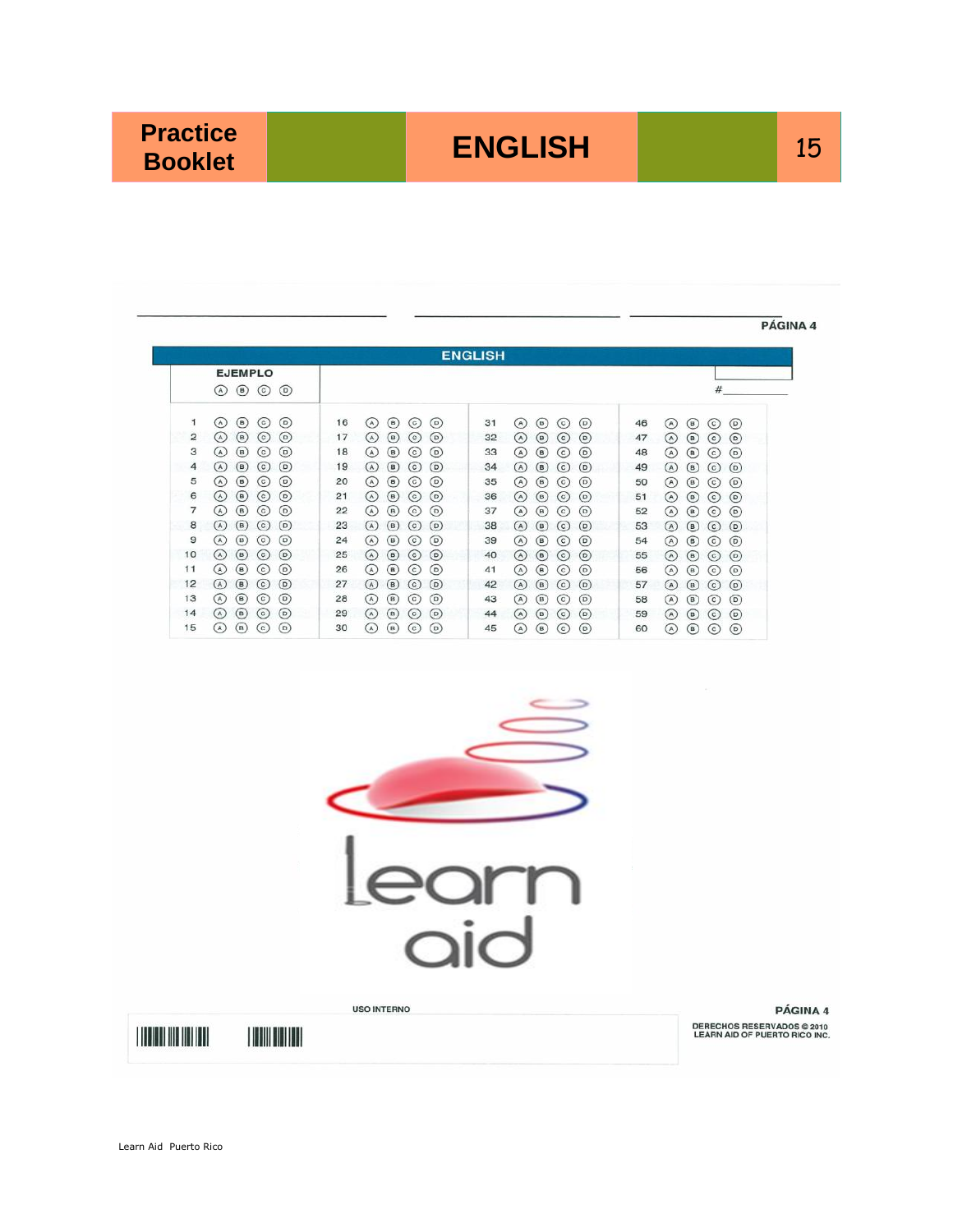## **Booklet ENGLISH** 16

PÁGINA 3

APELLIDOS

**NOMBRE** 

GRADO

COLEGIO

| LEGIO          |                                                                   |                                                                                     | <b>FECHA</b>                                                              | <b>CIUDAD</b>                                                           |
|----------------|-------------------------------------------------------------------|-------------------------------------------------------------------------------------|---------------------------------------------------------------------------|-------------------------------------------------------------------------|
|                |                                                                   | <b>ESPAÑOL</b>                                                                      |                                                                           |                                                                         |
|                | <b>EJEMPLO</b>                                                    |                                                                                     |                                                                           |                                                                         |
|                | $\odot$<br>$\circledcirc$<br>$\odot$<br>(A)                       |                                                                                     |                                                                           | #                                                                       |
| 1              | $\circledcirc$<br>(B)<br>$\rm ^{(c)}$<br>(A)                      | 16<br>$^\circledcirc$<br>$\circled{\scriptstyle\tt}$<br>(c)<br>(A)                  | 31<br>⊚<br>$(\mathsf{B})$<br>(A)<br>(c)                                   | 46<br>$\circ$<br>$\circledcirc$<br>(A)<br>(B)                           |
| $\overline{2}$ | $\circledcirc$<br>$\circled{B}$<br>$\odot$<br>(A)                 | ⊚<br>17<br>$\circled{\scriptstyle\tt}$<br>(c)<br>(A)                                | 32<br>$\circledcirc$<br>(A)<br>$(\mathsf{B})$<br>(c)                      | 47<br>$(\circ)$<br>$(\mathsf{B})$<br>(c)<br>(A)                         |
| 3              | $\circ$<br>$\circledcirc$<br>$\circled{B}$<br>(A)                 | $\circledcirc$<br>18<br>$\left( \mathbf{B}\right)$<br>(c)<br>(A)                    | 33<br>$\circledcirc$<br>$(\mathbf{B})$<br>(c)<br>(A)                      | 48<br>$(\circ)$<br>(A)<br>$(\mathbf{B})$<br>$\left( \circ \right)$      |
| $\overline{4}$ | $(\mathbf{B})$<br>$\left( \circ \right)$<br>$\circ$<br>(A)        | $\circledcirc$<br>19<br>$\left( \mathbf{B}\right)$<br>(A)<br>$^{(c)}$               | 34<br>$\circ$<br>(A)<br>(B)<br>(c)                                        | 49<br>$(\mathbf{B})$<br>$\left( \circ \right)$<br>$\circledcirc$<br>(A) |
| 5              | $\circledast$<br>$\left($ c)<br>$\circ$<br>(A)                    | $\circ$<br>20<br>(B)<br>(A)<br>(c)                                                  | 35<br>$\circ$<br>(A)<br>(B)<br>(c)                                        | 50<br>$\circledast$<br>$\circledcirc$<br>(A)<br>$^{(c)}$                |
| 6              | $(B)$<br>(c)<br>$\circ$<br>(A)                                    | $\circ$<br>21<br>$(\mathsf{B})$<br>(c)<br>(A)                                       | $\circ$<br>36<br>(A)<br>(B)<br>$^{(c)}$                                   | $\circledcirc$<br>51<br>(A)<br>(B)<br>$\circ$                           |
| 7              | $\odot$<br>(B)<br>(c)<br>(A)                                      | $^{\circ}$<br>22<br>$\left( \mathbf{B}\right)$<br>$^{(c)}$<br>(A)                   | 37<br>$\circledcirc$<br>(в)<br>(A)<br>(c)                                 | 52<br>$(\circ)$<br>(B)<br>(A)<br>(c)                                    |
| 8              | $\circ$<br>$\circledast$<br>$\epsilon$<br>(A)                     | 23<br>$\circ$<br>(B)<br>(A)<br>(c)                                                  | 38<br>$\circ$<br>(A)<br>(B)<br>(c)                                        | 53<br>$\circledcirc$<br>(A)<br>(B)<br>(c)                               |
| 9              | $\circled{B}$<br>$^{(c)}$<br>$\circ$<br>(A)                       | $\circledcirc$<br>24<br>(B)<br>(A)<br>$^{(c)}$                                      | 39<br>$^{\circ}$<br>$(\mathbf{B})$<br>(A)<br>(c)                          | 54<br>(B)<br>$(\circ)$<br>(A)<br>(c)                                    |
| 10             | (B)<br>(c)<br>$\circ$<br>(A)                                      | $\circledcirc$<br>25<br>$(\mathsf{B})$<br>(c)<br>(A)                                | $\circ$<br>40<br>(A)<br>(B)<br>(c)                                        | 55<br>(B)<br>$\circ$<br>(A)<br>(c)                                      |
| 11             | $\circled{B}$<br>$\circledcirc$<br>(A)<br>$^{(c)}$                | 26<br>$\circledcirc$<br>$\left( \mathbf{B}\right)$<br>(A)<br>(c)                    | ⊚<br>41<br>$(\mathsf{B})$<br>(A)<br>$\left( \circ \right)$                | 56<br>$\circledast$<br>$\circled{c}$<br>$\circledcirc$<br>(A)           |
| 12             | $\circ$<br>(A)<br>(B)<br>(c)                                      | $\circ$<br>27<br>(A)<br>$\left( \mathbf{B}\right)$<br>(c)                           | $\circledcirc$<br>42<br>(A)<br>(B)<br>(c)                                 | $\circledcirc$<br>57<br>$\circledR$<br>(c)<br>(A)                       |
| 13             | $(\mathbf{B})$<br>$\left( c\right)$<br>$\circ$<br>(A)             | ⊚<br>28<br>$(\mathbf{B})$<br>(A)<br>(c)                                             | ⊚<br>43<br>$\circledast$<br>(A)<br>(c)                                    | $\circledast$<br>58<br>(A)<br>(c)<br>$\circledcirc$                     |
| 14             | $\circledcirc$<br>$(\mathbf{B})$<br>$\circ$<br>(A)                | $\circledcirc$<br>29<br>$\circled{\scriptstyle{\mathrm{B}}}$<br>(A)<br>$^{(\rm c)}$ | $\circledcirc$<br>44<br>(A)<br>$\left( \mathsf{B}\right)$<br>$^{(\rm c)}$ | 59<br>A)<br>$\circledast$<br>$\circled{c}$<br>$\circ$                   |
| 15             | $\circled{\scriptstyle\circ}$<br>$\circledcirc$<br>$\circ$<br>(A) | 30<br>$\left( \mathbf{B}\right)$<br>$\circledcirc$<br>(A)<br>$_{\rm (c)}$           | 45<br>⊚<br>(A)<br>(B)<br>$_{\rm (c)}$                                     | 60<br>$\left( \mathbf{B}\right)$<br>$\left( c\right)$<br>$\circ$<br>(A) |

|                |                                     |    | <b>MATEMÁTICA / MATH</b>       |    |                                             |                                                             |
|----------------|-------------------------------------|----|--------------------------------|----|---------------------------------------------|-------------------------------------------------------------|
|                | <b>EJEMPLO</b>                      |    |                                |    |                                             |                                                             |
|                | (B)<br>$\circ$<br>$\circ$<br>(A)    |    |                                |    |                                             | #                                                           |
|                | $\circ$<br>(c)<br>(B)<br>(A)        | 16 | (c)<br>(B)<br>(D)<br>(A)       | 31 | (B)<br>(c)<br>(D)<br>(A)                    | (B)<br>46<br>(A)<br>(c)<br>(D)                              |
| $\overline{2}$ | $(\circ)$<br>(c)<br>(B)<br>(A)      | 17 | (D)<br>(c)<br>(B)<br>(A)       | 32 | (B)<br>(c)<br>$\circ$<br>(A)                | 47<br>$(\circ)$<br>(B)<br>(A)<br>$\left( \mathrm{c}\right)$ |
| 3              | (D)<br>(B)<br>(c)<br>(A)            | 18 | $\circ$<br>(B)<br>(c)<br>(A)   | 33 | $(\mathbf{B})$<br>(c)<br>(D)<br>(A)         | 48<br>(B)<br>(D)<br>(A)<br>$\left( c\right)$                |
| $\overline{4}$ | (B)<br>(c)<br>$(\circ)$<br>(A)      | 19 | (B)<br>(c)<br>(A)<br>$(\circ)$ | 34 | (c)<br>(A)<br>$(\mathbf{B})$<br>$(\circ)$   | 49<br>(B)<br>(c)<br>$(\circ)$<br>(A)                        |
| 5              | $(\mathbf{B})$<br>(D)<br>(c)<br>(A) | 20 | (B)<br>(c)<br>(D)<br>(A)       | 35 | (B)<br>(c)<br>$\circ$<br>(A)                | 50<br>(B)<br>$\circ$<br>(A)<br>(c)                          |
| 6              | $(\circ)$<br>(B)<br>(c)<br>(A)      | 21 | (A)<br>(c)<br>(D)<br>(B)       | 36 | $\circ$<br>(B)<br>$\circ$<br>(A)            | 51<br>(B)<br>$\circledcirc$<br>(A)<br>(c)                   |
| 7              | $\circ$<br>(B)<br>$^{(c)}$<br>(A)   | 22 | (c)<br>(D)<br>(A)<br>(B)       | 37 | $\odot$<br>$\circ$<br>(A)<br>(c)            | 52<br>$(\circ)$<br>(A)<br>(B)<br>(c)                        |
| 8              | $(\circ)$<br>(B)<br>$^{(c)}$<br>(A) | 23 | $\circ$<br>(A)<br>(B)<br>(c)   | 38 | $\circ$<br>(B)<br>$\circ$<br>(A)            | 53<br>(A)<br>(B)<br>$\circ$<br>(c)                          |
| 9              | $\circ$<br>(B)<br>(c)<br>(A)        | 24 | (D)<br>(B)<br>(c)<br>(A)       | 39 | (D)<br>(B)<br>(c)<br>(A)                    | 54<br>(D)<br>(A)<br>(B)<br>(c)                              |
| 10             | (D)<br>(B)<br>(c)<br>(A)            | 25 | (0)<br>(B)<br>(c)<br>(A)       | 40 | (c)<br>$(\circ)$<br>(B)<br>(A)              | $\circledcirc$<br>55<br>(A)<br>(B)<br>(c)                   |
| 11             | $(\circ)$<br>(B)<br>(c)<br>(A)      | 26 | (c)<br>$(\Box)$<br>(B)<br>(A)  | 41 | (c)<br>(B)<br>(D)<br>(A)                    | 56<br>(B)<br>(c)<br>$(\mathsf{D})$<br>(A)                   |
| 12             | $(\circ)$<br>(B)<br>(c)<br>(A)      | 27 | (c)<br>$\circ$<br>(B)<br>(A)   | 42 | (B)<br>(c)<br>$\circ$<br>(A)                | 57<br>$\circledcirc$<br>(A)<br>(B)<br>(c)                   |
| 13             | $(\circ)$<br>(B)<br>(c)<br>(A)      | 28 | (c)<br>(B)<br>(D)<br>(A)       | 43 | $\circled{B}$<br>$\circ$<br>$\circ$<br>(A)  | 58<br>(B)<br>(c)<br>$\circ$<br>(A)                          |
| 14             | $\circ$<br>(B)<br>(c)<br>(A)        | 29 | (B)<br>(c)<br>$(\circ)$<br>(A) | 44 | $(B)$<br>$\circ$<br>(c)<br>(A)              | 59<br>$\circ$<br>(A)<br>(B)<br>$\left( c\right)$            |
| 15             | (D)<br>(B)<br>$_{\odot}$<br>(A)     | 30 | (B)<br>(c)<br>$(\circ)$<br>(A) | 45 | (B)<br>(0)<br>$\left( \circ \right)$<br>(A) | 60<br>(A)<br>(B)<br>(D)<br>(c)                              |

HOJA DE CONTESTACIONES C-2

**USO INTERNO** 

PÁGINA<sub>3</sub> DERECHOS RESERVADOS @ 2010<br>LEARN AID OF PUERTO RICO INC.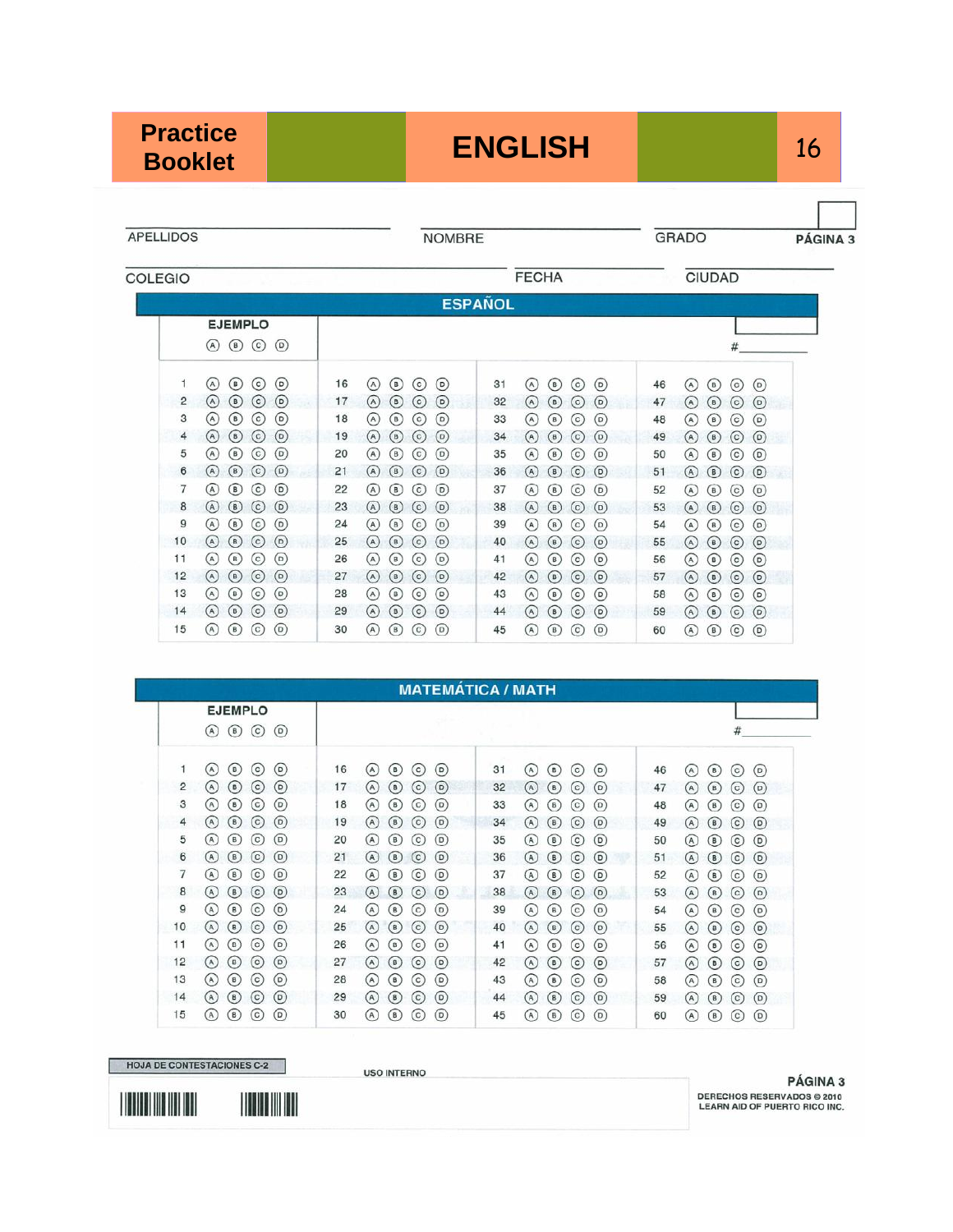#### Answering Key and Skills

- **1. C / MAIN IDEA**
- **2. B / DETAIL**
- **3. D / CAUSE AND EFFECT**
- **4. A / SYNONYM**
- **5. B / INFERENCE**
- **6. C / SEQUENCE**
- **7. A / VOCABULARY**
- **8. D / ANTONYM**
- **9. A / MAIN IDEA**
- **10. B / DETAIL**
- **11. A / CAUSE AND EFFECT**
- **12. D / SYNONYM**
- **13. C / INFERENCE**
- **14. B / SEQUENCE**
- **15. D / VOCABULARY**
- **16. C / ANTONYM**
- **17. B / MAIN IDEA**
- **18. C / DETAIL**
- **19. D / CAUSE AND EFFECT**
- **20. C / SYNONYM**
- **21. A / INFERENCE**
- **22. A / SEQUENCE**
- **23. D / VOCABULARY**
- **24. B / ANTONYM**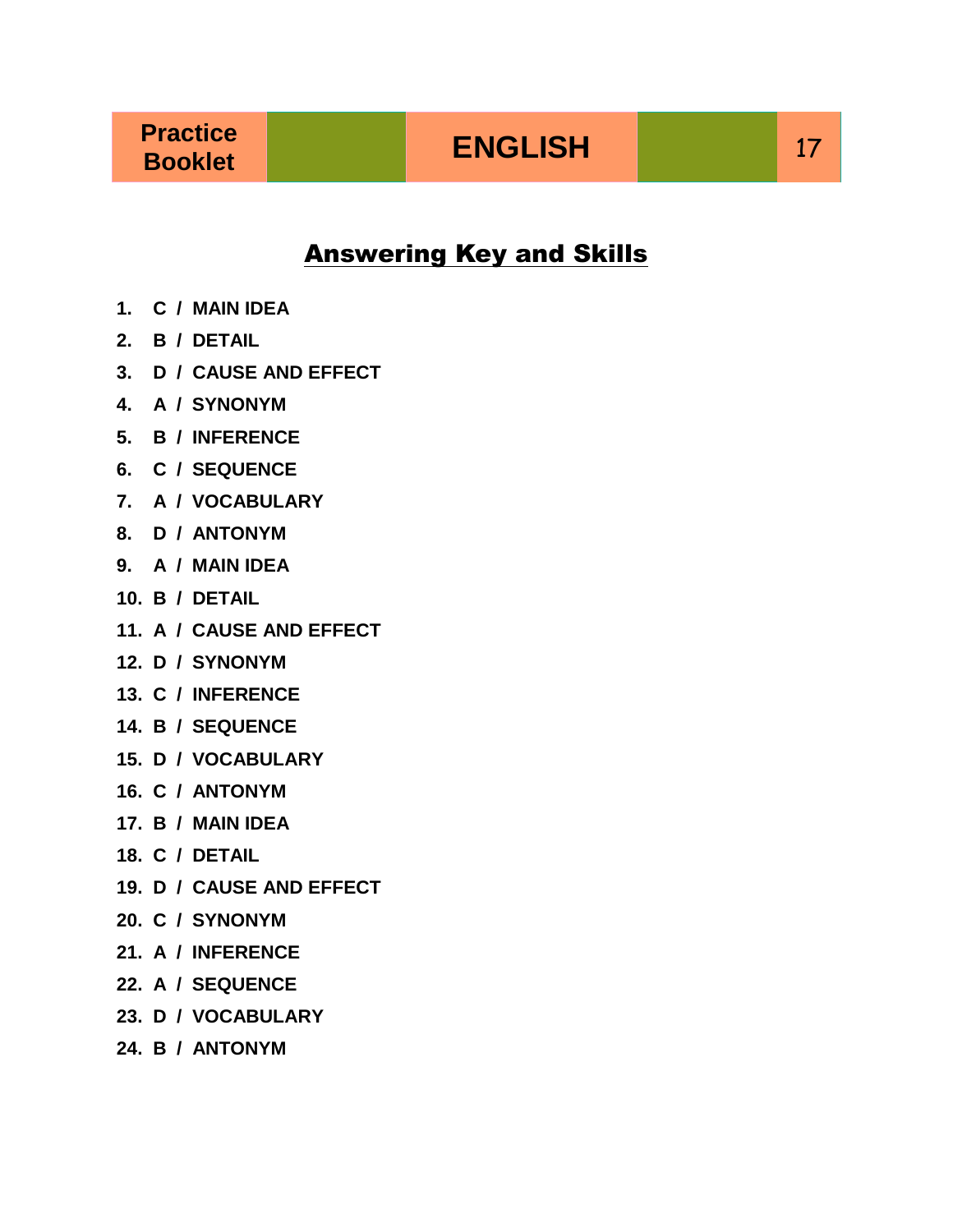### Beneficios de Nuestra Evaluación Externa

- **Experiencia desde el 1972**
- **Servicio confiable y confidencial**
- **Pruebas construidas en Puerto Rico**
- **Alineadas a los Estándares del DE**
- **Proceso científico y estandarizado**
- **Validado con normas puertorriqueñas**
- **Examinadores adiestrados**
- **Máximo control de variables**
- **Programa de Acomodo Razonable**
- **Exactitud en el estudio de destrezas**
- **Perfil individual, fiel y real**
- **Informes normativos y por destrezas**
- **Resúmenes porcentuales y gráficos**
- **Informes para agencias acreditativas**
- **Informe de Rangos por Instrumento**
- **Informe Pre y Post**
- **Informe Longitudinal 3 años o más**
- **Consultoría Educativa**
- **Charlas Pre y Posprueba**